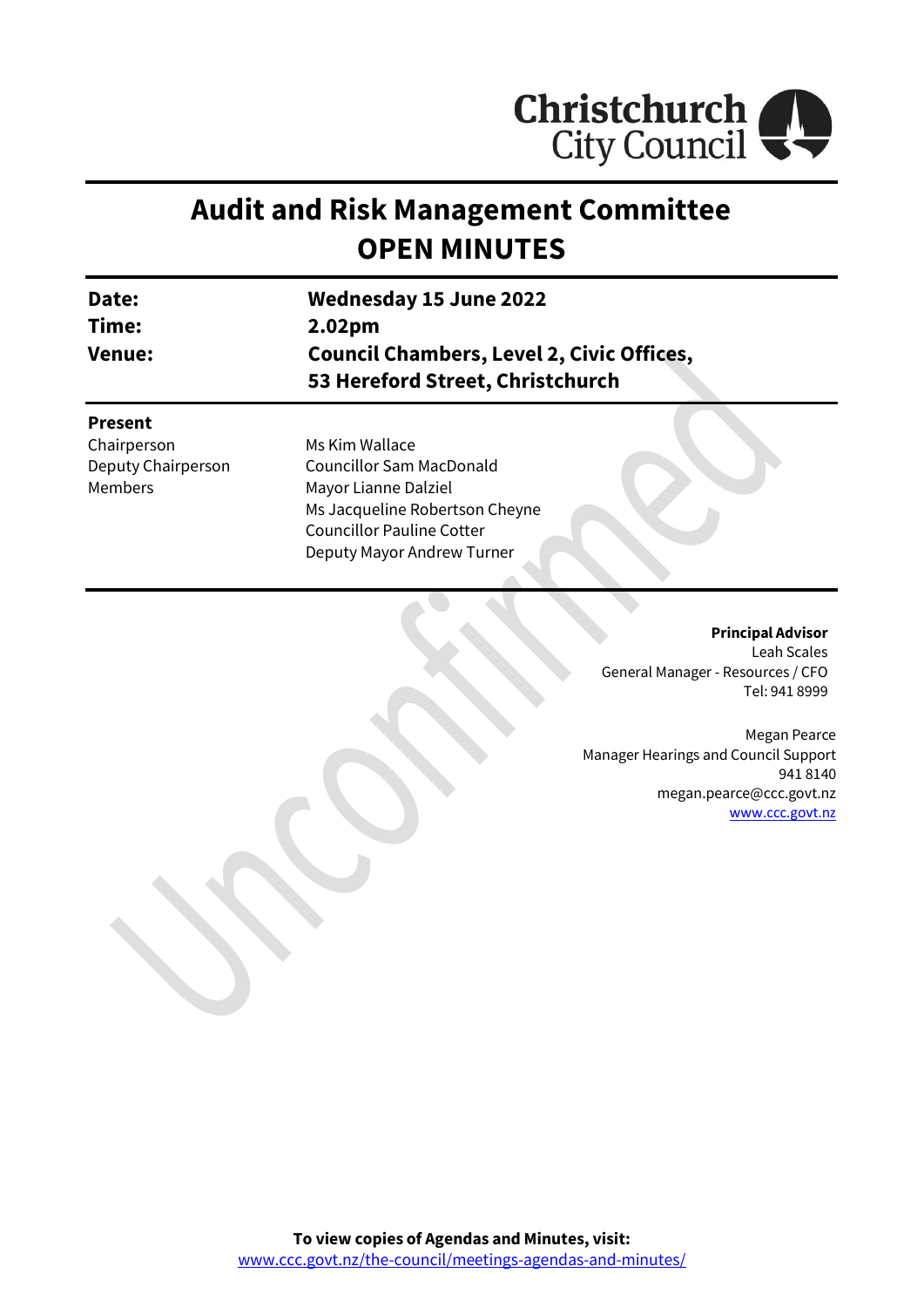

- **Part A Matters Requiring a Council Decision**
- **Part B Reports for Information**
- **Part C Decisions Under Delegation**

The agenda was dealt with in the following order.

## **1. Apologies Ngā Whakapāha**

**Part C Committee Decision**

There were no apologies

## **2. Declarations of Interest Ngā Whakapuaki Aronga**

#### **Part B**

There were no declarations of interest recorded.

### **3. Confirmation of Previous Minutes Te Whakaāe o te hui o mua**

#### **Part C**

#### **Committee Resolved ARCM/2022/00003**

That the minutes of the Audit and Risk Management Committee meeting held on Friday, 14 February 2022 be confirmed.

Ms Wallace/Councillor MacDonald **Carried**

### **4. Public Forum Te Huinga Whānui**

#### **Part B**

There were no public forum presentations.

## **5. Deputations by Appointment Ngā Huinga Whakaritenga**

#### **Part B**

There were no deputations by appointment.

## **6. Presentation of Petitions Ngā Pākikitanga**

#### **Part B**

There was no presentation of petitions.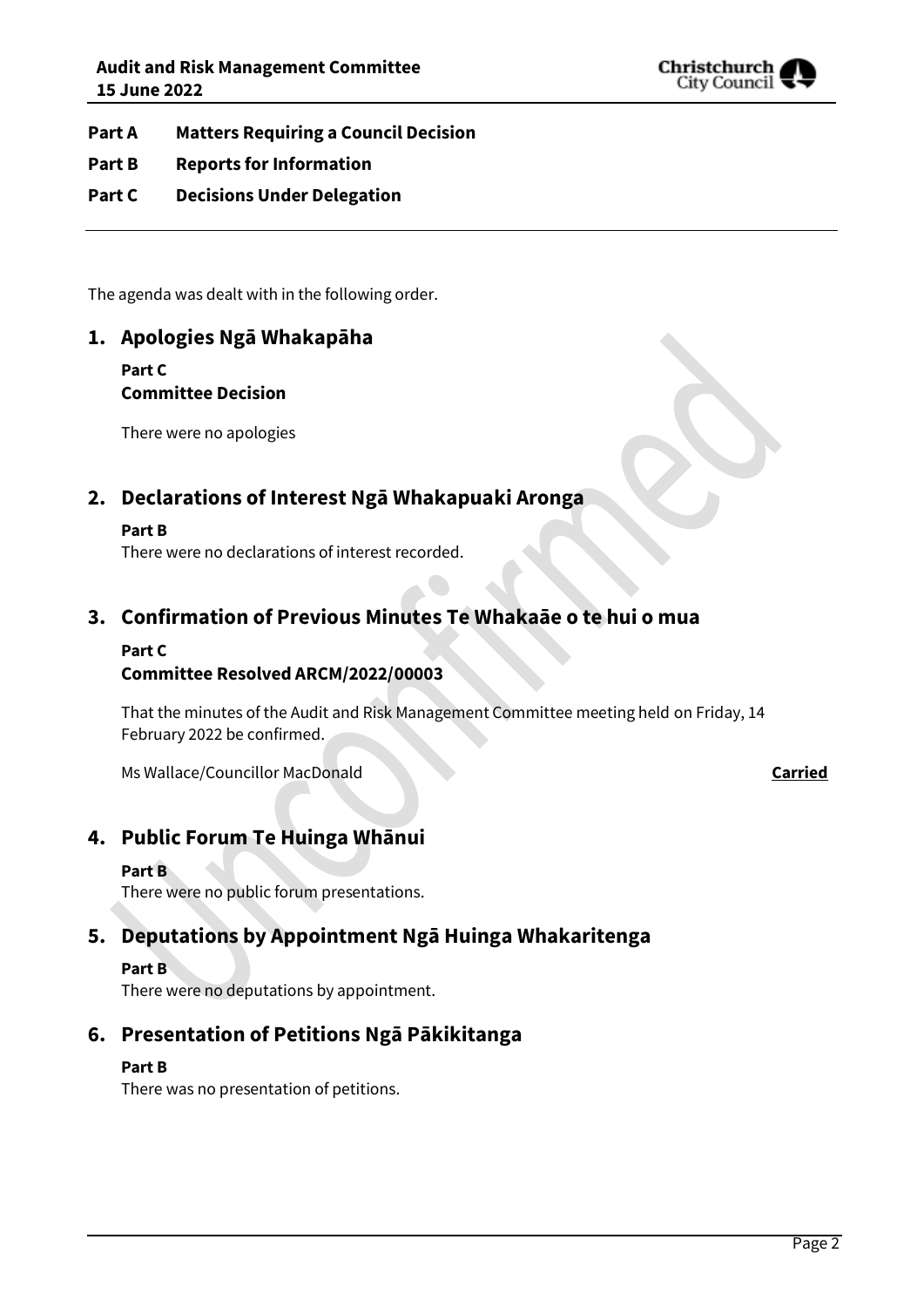## **7. Consideration of the Council's Annual Plan 2022/23**

#### **Committee Comment**

- 1. The Committee noted minor completion errors in Attachment A of the report sign off by management.
- 2. The Committee's advice to the Council in clause 2 below is captured in the Annual Plan report and will be verbally provided by the Chair or Deputy at the Annual Plan adoption Council meeting.

#### **Committee Resolved ARCM/2022/00004**

#### **Part C**

That the Audit and Risk Management Committee:

- 1. Notes it has reviewed the general checklist and sign-off by management, including significant forecasting assumptions, in respect of the information that provides the basis for the Annual Plan 2022/23.
- 2. Advises the Council that in the Committee's opinion an appropriate process has been followed in the preparation of this information.
- 3. Notes that the Annual Plan 2022/23 documents will be released when published in the Council Agenda for its meeting commencing 21 June 2022.

Ms Robertson Cheyne/Ms Wallace **Carried**

## **8. External Reporting and Audit Programme for 2022 Update Committee Comment**

1. The Officer Recommendation was accepted without change.

#### **Committee Resolved ARCM/2022/00005**

#### **Part C**

That the Audit and Risk Management Committee:

- 1. Receive the information in the External Reporting and Audit Programme for 2022 Update Report.
- $2.$ Request Council staff to update the committee on critical judgements, assumptions and decisions made that affect the financial statements of Council at the next ARMC meeting in September.

Ms Wallace/Deputy Mayor **Carried**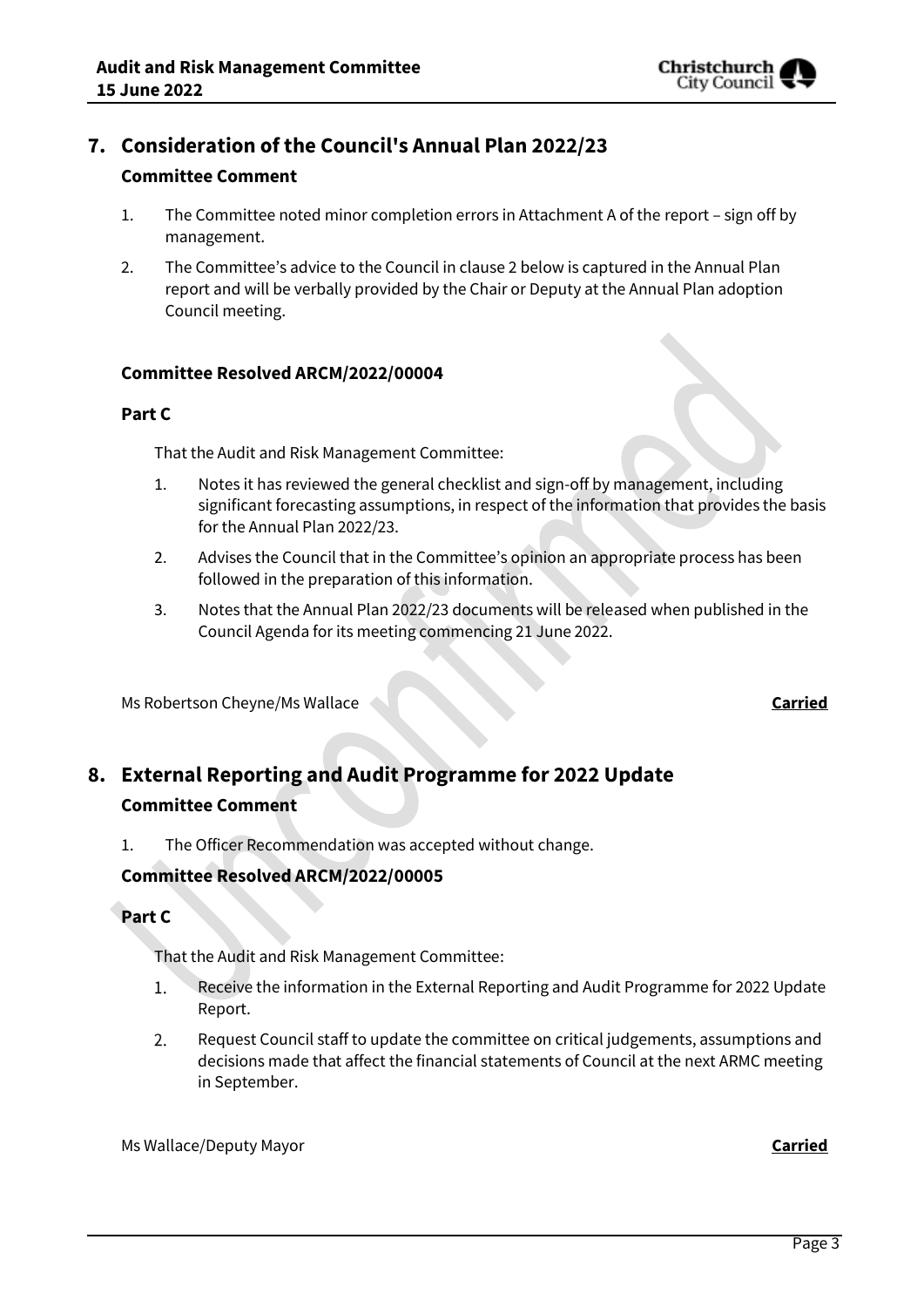

## **9. External Reporting and Audit Programme for 2021/22 Update (Carried Forward from 1 April 2022)**

#### **Committee Comment**

1. This report was carried over from the scheduled meeting of 1 April 2022 that did not go ahead. The previous report (item 8) superseded this report. The report was taken as read and received only.

#### **Officer Recommendations Ngā Tūtohu**

That the Audit and Risk Management Committee:

- Receive the information in the External Reporting and Audit Programme for 2021/22  $1.$ Update Report.
- $2.$ Receive the audit plan for 2021/22 from Audit NZ.
- $\overline{3}$ . Request Council staff to update the committee on critical judgements, assumptions and decision made that affect the financial statements of Council at the next ARMC meeting in June.

#### **Committee Resolved ARCM/2022/00006**

#### **Part C**

That the Audit and Risk Management Committee:

1. Receive the information in the External Reporting and Audit Programme for 2021/22 Update Report.

Councillor MacDonald/Ms Robertson Cheyne **Carried**

## **10.Health, Safety and Wellbeing Dashboard January - March 2022 Committee Comment**

1. The Committee discussed the issue of abuse of staff and the circumstances around the highest instances of recorded abuse noting that libraries and recreational sport facilities have the highest number of cases. The Committee questioned whether senior/high profile staff are recording instances of abuse. The Committee added clause 3 to the Officer Recommendation.

#### **Officer Recommendations Ngā Tūtohu**

That the Audit and Risk Management Committee:

- 1. Notes the Christchurch City Council Health, Safety and Wellbeing Dashboard January March 2022 as received and considered by the Health, Safety and Wellbeing Committee (HSWC).
- 2. Notes that the Council has tasked the HSWC with assisting it to discharge its due diligence responsibilities as a Person Conducting a Business or Undertaking (PCBU), and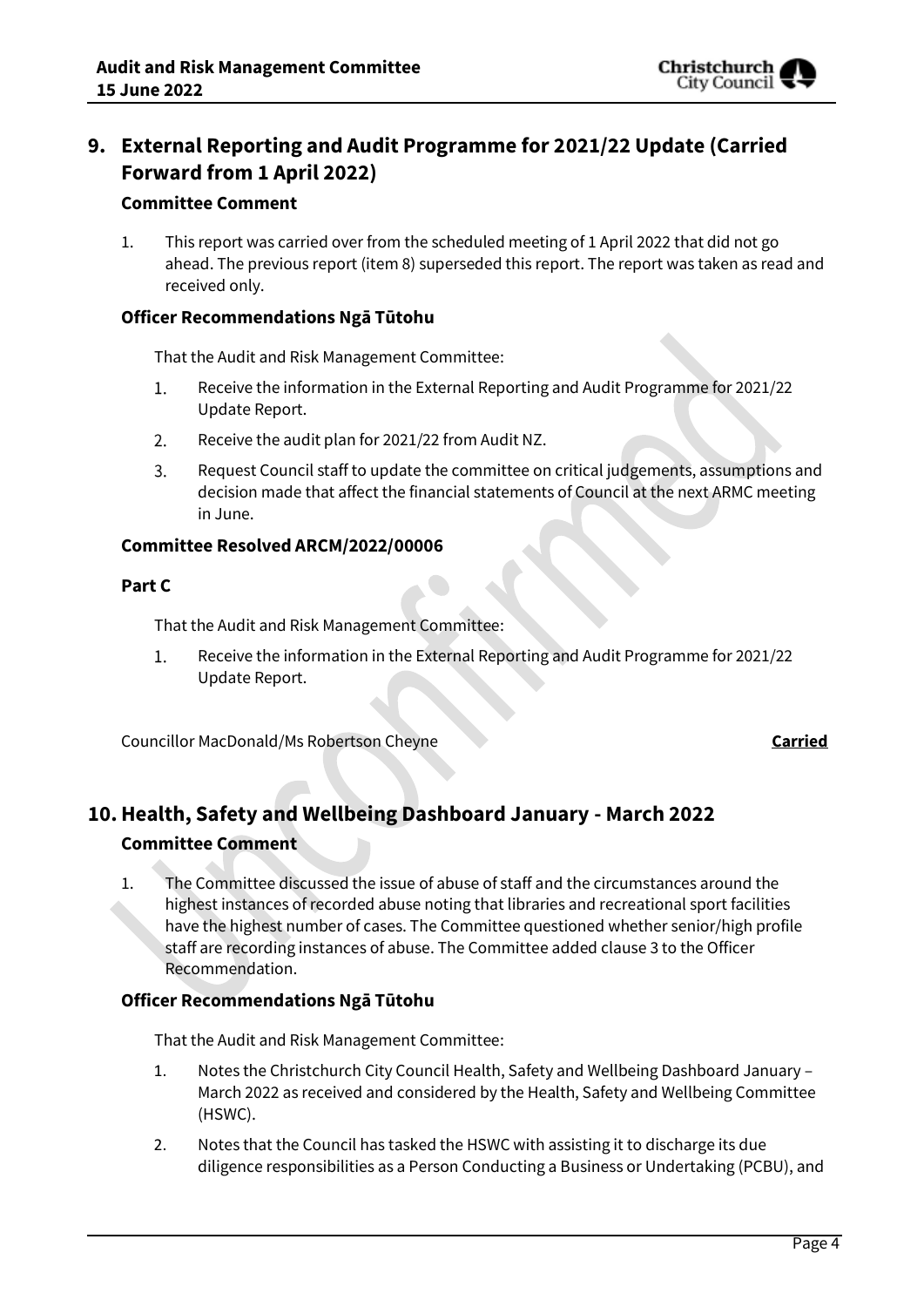

the Audit and Risk Management Committee does not replicate HSWC's task, but notes that there are risk management and assurance processes in place.

#### **Committee Resolved ARCM/2022/00007**

#### **Part C**

That the Audit and Risk Management Committee:

- 1. Notes the Christchurch City Council Health, Safety and Wellbeing Dashboard January March 2022 as received and considered by the Health, Safety and Wellbeing Committee (HSWC).
- 2. Notes that the Council has tasked the HSWC with assisting it to discharge its due diligence responsibilities as a Person Conducting a Business or Undertaking (PCBU), and the Audit and Risk Management Committee does not replicate HSWC's task, but notes that there are risk management and assurance processes in place.
- 3. Requests that the Health, Safety and Wellbeing Committee consider how to mitigate and manage the public facing risk for vulnerable/high profile staff and that the incoming Council be provided with recommendations. An update to be provided to the next ARMC meeting in September 2022.

Mayor/Councillor Cotter **Carried**

## **11.Health, Safety and Wellbeing Dashboard (Carried Forward from 1 April 2022)**

#### **Committee Comment**

1. This report was carried over from the scheduled meeting of 1 April 2022 that did not go ahead. The previous report (item 10) superseded this report. The report was taken as read and received only.

#### **Officer Recommendations Ngā Tūtohu**

That the Audit and Risk Management Committee:

- 1. Notes the Christchurch City Council Health, Safety and Wellbeing Dashboard as received and considered by the Health, Safety and Wellbeing Committee (HSWC).
- 2. Notes that the Council has tasked the HSWC with assisting it to discharge its due diligence responsibilities as a Person Conducting a Business or Undertaking (PCBU), and the Audit and Risk Management Committee does not replicate HSWC's task, but notes that there are risk management and assurance processes in place.

#### **Committee Resolved ARCM/2022/00008**

#### **Part C**

That the Audit and Risk Management Committee: